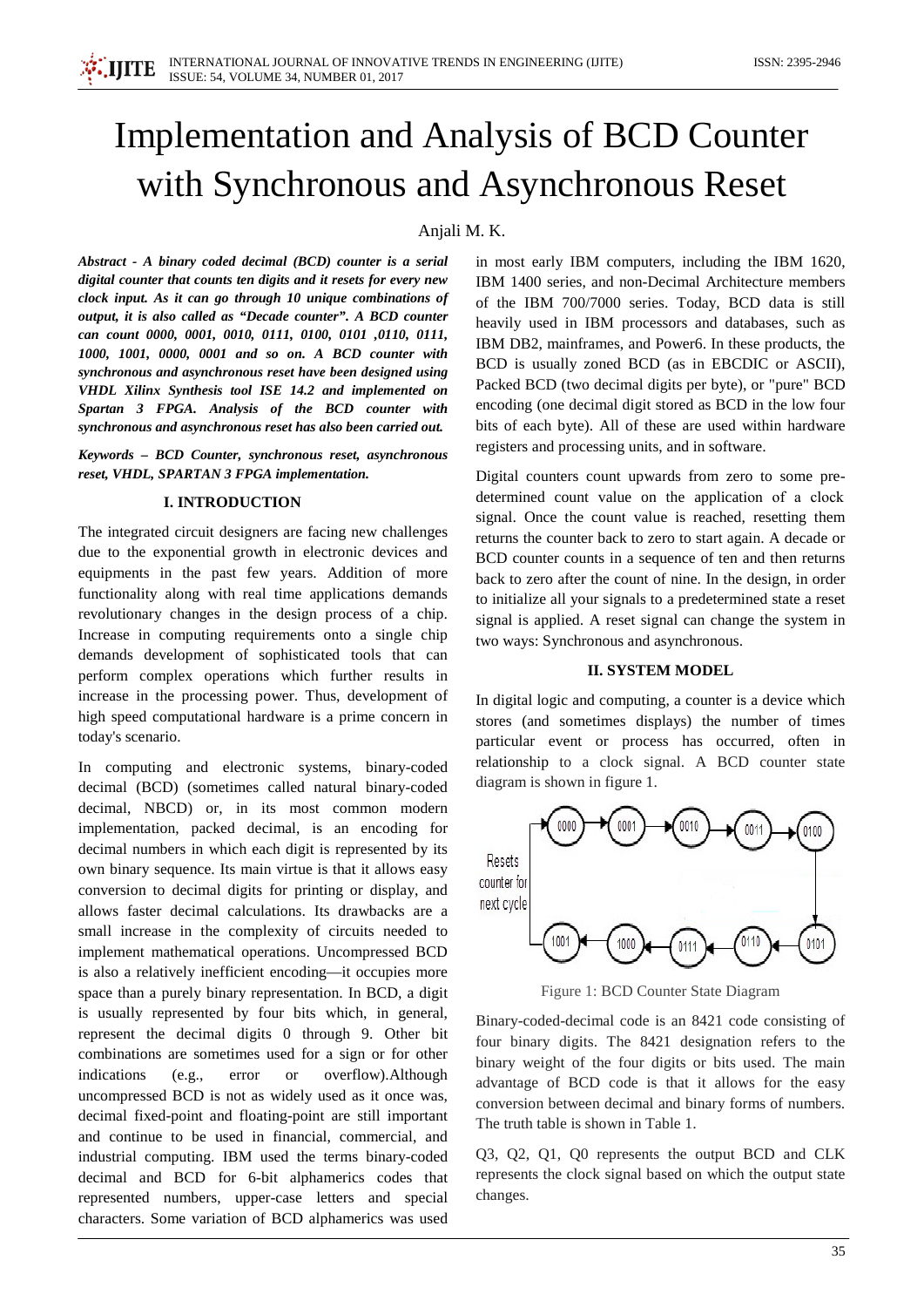| <b>CLK</b> | Q <sub>3</sub>   | $\bf Q2$         | Q1               | Q <sub>0</sub>   |
|------------|------------------|------------------|------------------|------------------|
| $\uparrow$ | $\boldsymbol{0}$ | $\boldsymbol{0}$ | $\boldsymbol{0}$ | $\overline{0}$   |
| $\uparrow$ | $\boldsymbol{0}$ | $\boldsymbol{0}$ | $\boldsymbol{0}$ | $\mathbf{1}$     |
| $\uparrow$ | $\boldsymbol{0}$ | $\boldsymbol{0}$ | $\mathbf{1}$     | $\overline{0}$   |
| $\uparrow$ | $\boldsymbol{0}$ | $\boldsymbol{0}$ | 1                | 1                |
| $\uparrow$ | $\boldsymbol{0}$ | $\mathbf{1}$     | $\boldsymbol{0}$ | $\boldsymbol{0}$ |
| $\uparrow$ | $\boldsymbol{0}$ | $\mathbf{1}$     | $\boldsymbol{0}$ | 1                |
| $\uparrow$ | $\boldsymbol{0}$ | $\mathbf{1}$     | $\mathbf{1}$     | $\boldsymbol{0}$ |
| $\uparrow$ | $\boldsymbol{0}$ | $\mathbf{1}$     | 1                | $\mathbf{1}$     |
| $\uparrow$ | $\mathbf{1}$     | $\boldsymbol{0}$ | $\boldsymbol{0}$ | $\boldsymbol{0}$ |
| $\uparrow$ | $\mathbf{1}$     | $\boldsymbol{0}$ | $\boldsymbol{0}$ | $\mathbf{1}$     |
| $\uparrow$ | 0                | $\boldsymbol{0}$ | $\boldsymbol{0}$ | $\boldsymbol{0}$ |
| $\uparrow$ | $\boldsymbol{0}$ | $\boldsymbol{0}$ | $\boldsymbol{0}$ | $\mathbf{1}$     |
| $\uparrow$ | $\boldsymbol{0}$ | $\boldsymbol{0}$ | $\mathbf{1}$     | $\boldsymbol{0}$ |
|            | $\boldsymbol{0}$ | $\boldsymbol{0}$ | $\mathbf{1}$     | $\mathbf{1}$     |
| $\uparrow$ | $\boldsymbol{0}$ | $\mathbf{1}$     | $\boldsymbol{0}$ | 0                |

A reset is required to initialize a hardware design for system operation and to force an ASIC into a known state for simulation. A reset simply changes the state of the device/design/ASIC to a user/designer defined state. There are two types of reset, they are Synchronous reset and Asynchronous reset. One of the decisions that designers need to finalize is to choose synchronous vs asynchronous reset strategy. Each of these reset strategies is capable of achieving the purpose of a reset. A design may also have a mixed approach in which a part of the device is driven by synchronous reset and another part has an asynchronous approach to reset.

#### **Synchronous Reset**

 A synchronous reset signal will only affect or reset the state of the flip-flop on the active edge of the clock. The reset signal is applied as is any other input to the state machine.

#### Advantages:

- The advantage to this type of topology is that the reset presented to all functional flip-flops is fully synchronous to the clock and will always meet the reset recovery time.
- Synchronous reset logic will synthesize to smaller flip-flops, particularly if the reset is gated with the logic generating the d-input. But in such a case, the combinational logic gate count grows, so the overall gate count savings may not be that significant.
- Synchronous resets provide some filtering for the reset signal such that it is not effected by glitches, unless they occur right at the clock edge. A

synchronous reset is recommended for some types of designs where the reset is generated by a set of internal conditions.

As the clock will filter the logic equation glitches between clock edges.Synchronous reset has to set up to the active clock edge in order to be effective. This provides for protection against accidental glitches as long these glitches don't happen near the active clock edges. In that sense it is not 100% protection as random glitch could happen near the active clock edge and meet both setup and hold requirements and can cause flops to reset, when they are not expected to be reset. This type of random glitches are more likely to happen if reset is generated by some internal conditions, which most of the time means reset travels through some combinational logic before it finally gets distributed throughout the system. As shown in the figure 2, x1 and x2 generate (reset)bar. Because of the way x1 and x2 transition during the first clock cycle we get a glitch on reset signal, but because reset is synchronous and because glitch did not happen near the active clock edge, it got filtered and we only saw reset take effect later during the beginning of 4th clock cycle, where it was expected.



Figure 2 : Glitch with synchronous reset

*Disadvantages:*

- The problem in this topology is with reset assertion. If the reset signal is not long enough to be captured at active clock edge (or the clock may be slow to capture the reset signal), it will result in failure of assertion. In such case the design needs a pulse stretcher to guarantee that a reset pulse is wide enough to be present during the active clock edge.
- Another problem with synchronous resets is that the logic synthesis cannot easily distinguish the reset signal from any other data signal. So proper care has to be taken with logic synthesis, else the reset signal may take the fastest path to the flip-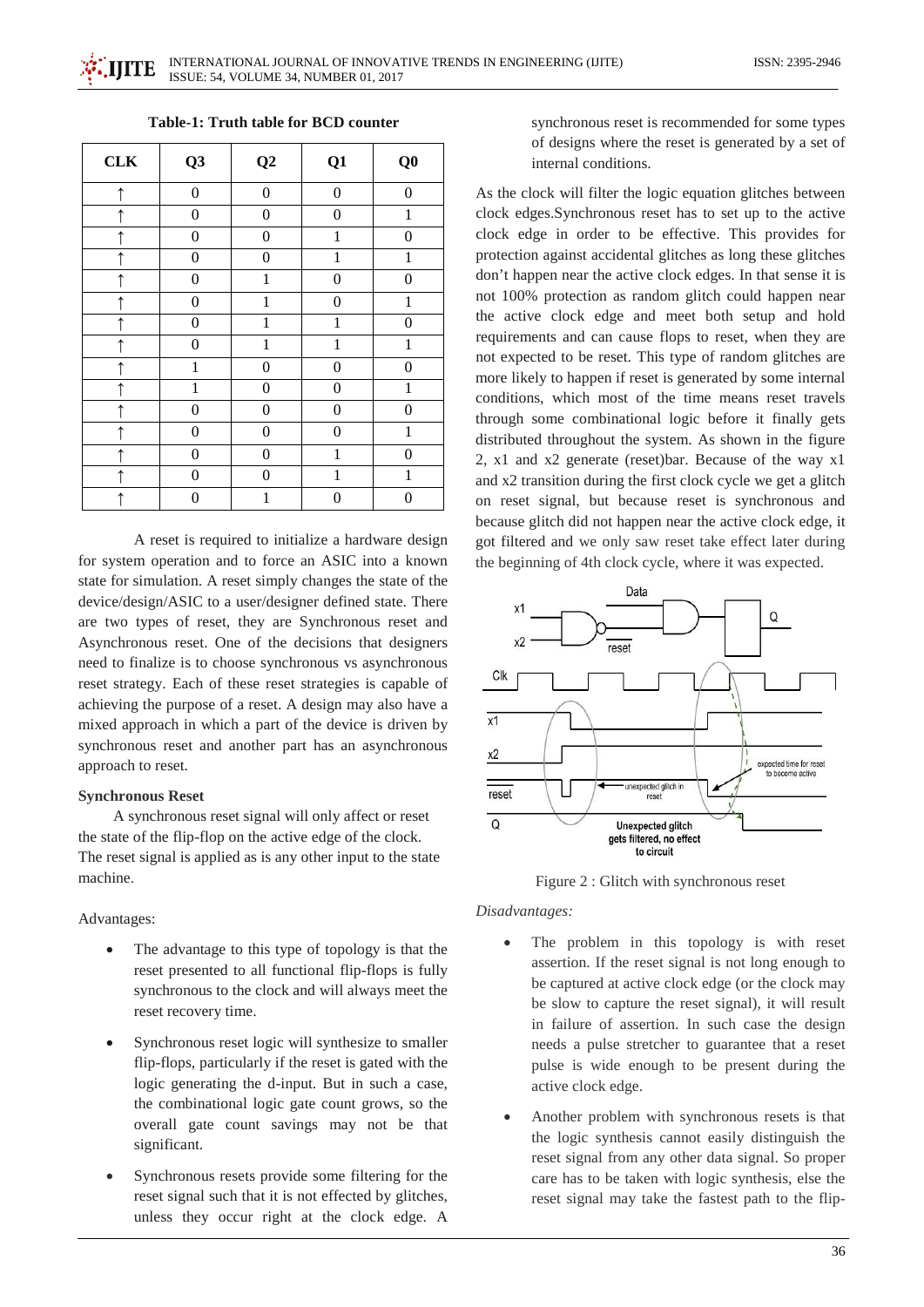flop input there by making worst case timing hard to meet.

- In some power saving designs the clocked is gated. In such designed only asynchronous reset will work.
- Faster designs that are demanding low data path timing, cannot afford to have extra gates and additional net delays in the data path due to logic inserted to handle synchronous resets.

# **Asynchronous Reset**

An asynchronous reset will affect or reset the state of the flip-flop asynchronously i.e. no matter what the clock signal is. This is considered as high priority signal and system reset happens as soon as the reset assertion is detected.

*Advantages:*

- High speeds can be achieved, as the data path is independent of reset signal.
- Another advantage favoring asynchronous resets is that the circuit can be reset with or without a clock present.
- As in synchronous reset, no work around is required for logic synthesis.

#### *Disadvantages:*

- The problem with this type of reset occurs at logic de-assertion rather than at assertion like in synchronous circuits. If the asynchronous reset is released (reset release or reset removal) at or near the active clock edge of a flip-flop, the output of the flip-flop could go metastable.
- Spurious resets can happen due to reset signal glitches.

### **III. SIMULATION RESULTS**

A BCD counter with synchronous and asynchronous reset has been designed using VHDL Xilinx Synthesis ISE 14.*2 tool*. The RTL schematic is shown in figure 3.The system has two inputs: clock and reset and one output which is the 4 bit BCD number.



Figure 3 : RTL schematic

The simulation results for the BCD counter is shown in figure 4.It is clearly depicted in the simulation results that the counter counts from 0 to 9 and then resets.



Figure 4 : Simulation results for the BCD counter

The schematic design of the counter with Synchronous reset and asynchronous reset is shown in figure 5 and figure 6.



Figure 5 : Schematic design of counter with Synchronous reset



Figure 6: Schematic design of the counter with asynchronous reset

The synthesis report analysis of the counter with synchronous reset and asynchronous reset is shown in figure 7 and figure 8.This gives an idea about the devices utilised in each architecture.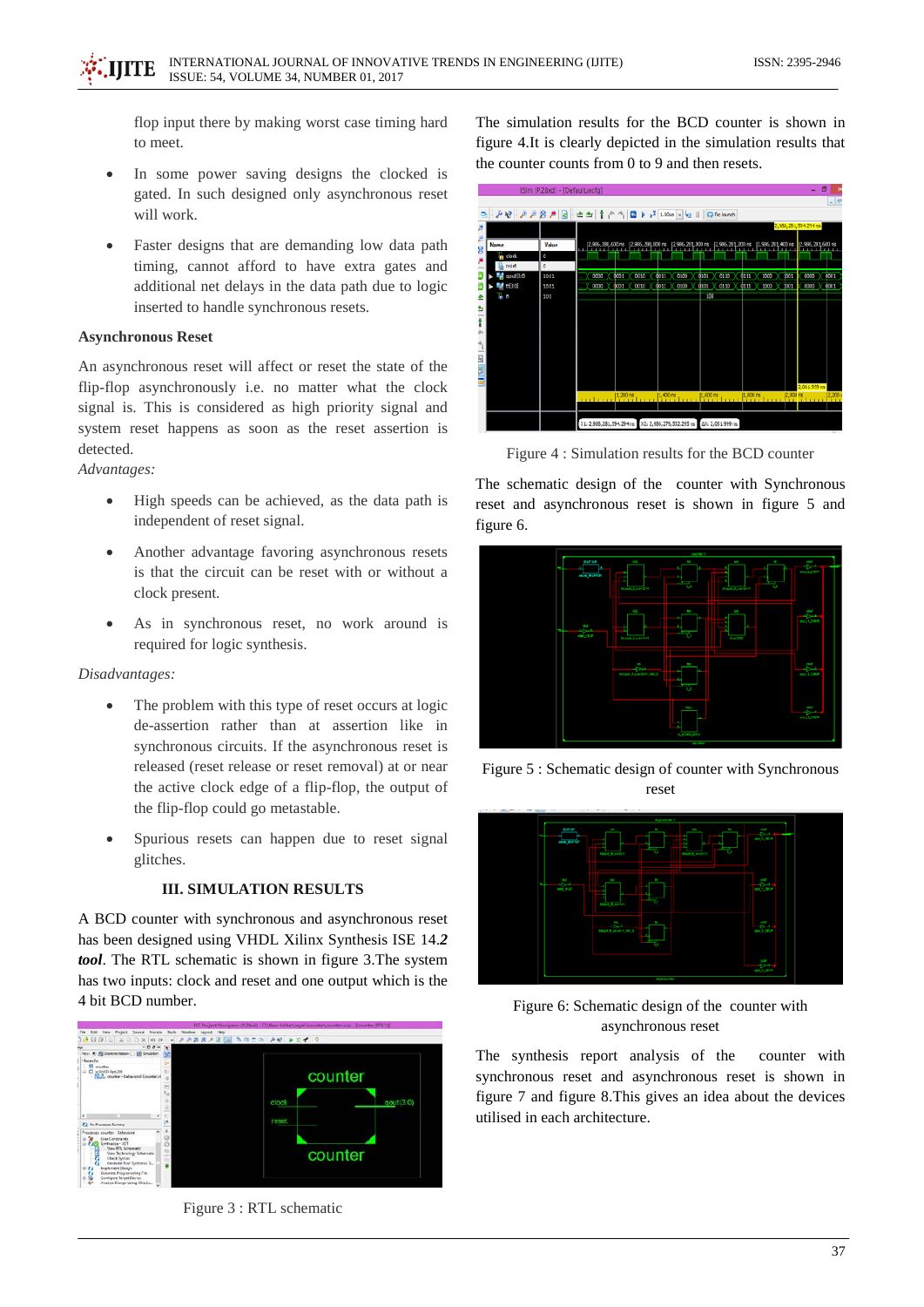| <b>Device Utilization Summary</b>              |             |                  |                    |  |
|------------------------------------------------|-------------|------------------|--------------------|--|
| <b>Logic Utilization</b>                       | <b>Used</b> | <b>Available</b> | <b>Utilization</b> |  |
| Number of Slice Flip Flops                     | 4           | 7,168            | 1%                 |  |
| Number of 4 input LUTs                         | 5           | 7,168            | 1%                 |  |
| Number of occupied Slices                      | 3           | 3,584            | 1%                 |  |
| Number of Slices containing only related logic | 3           | 3                | 100%               |  |
| Number of Slices containing unrelated logic    | 0           | 3                | 0%                 |  |
| Total Number of 4 input LUTs                   | 5           | 7,168            | 1%                 |  |
| Number of bonded IOBs                          | 6           | 141              | 4%                 |  |
| Number of BUFGMUXs                             |             | 8                | 12%                |  |
| Average Fanout of Non-Clock Nets               | 3.43        |                  |                    |  |

Figure 7: Synthesis report analysis of the counter with synchronous reset

| <b>Device Utilization Summary</b>              |             |                  |                    |  |  |
|------------------------------------------------|-------------|------------------|--------------------|--|--|
| <b>Logic Utilization</b>                       | <b>Used</b> | <b>Available</b> | <b>Utilization</b> |  |  |
| Number of Slice Flip Flops                     | 4           | 7,168            | 1%                 |  |  |
| Number of 4 input LUTs                         | 3           | 7,168            | 1%                 |  |  |
| Number of occupied Slices                      | 2           | 3,584            | $1\%$              |  |  |
| Number of Slices containing only related logic | 2           |                  | 100%               |  |  |
| Number of Slices containing unrelated logic    | ٥           |                  | 0%                 |  |  |
| Total Number of 4 input LUTs                   | 3           | 7,168            | $1\%$              |  |  |
| Number of bonded IOBs                          | 6           | 141              | 4%                 |  |  |
| Number of BUFGMUXs                             |             | 8                | 12%                |  |  |
| Average Fanout of Non-Clock Nets               | 4.00        |                  |                    |  |  |

Figure 8: Synthesis report analysis of the counter with synchronous reset.

#### **IV. IMPLEMENTATION**

The implementation is done in FPGA3S400 using UJTX software.The pin allocation in the FPGA3S400 kit is shown in figure 9.Once pins are alloted ,the program is run and the bit files are generated.These bit files are downloaded into the FPGA3S400 kit using UJTX software as shown in figure 10.The FPGA3S400 kit after downloading is shown in figure 11.The FPGA Kit displays the output of BCD counter as per the truth table after the implementation.



Figure 9: Pin allocation in the FPGA3S400 kit

| $\boldsymbol{\times}$<br><b>IX UJTX</b>                                                                                                                                                                                                                                                                                |  |  |  |  |  |  |
|------------------------------------------------------------------------------------------------------------------------------------------------------------------------------------------------------------------------------------------------------------------------------------------------------------------------|--|--|--|--|--|--|
| File Tools Help                                                                                                                                                                                                                                                                                                        |  |  |  |  |  |  |
| $\textcolor{red}{\textcolor{blue}{\mathbf{0}}}\cdot \textcolor{blue}{\mathbf{B}}\textcolor{blue}{\mathbf{O}}\textcolor{blue}{\mathbf{O}}\textcolor{blue}{\mathbf{O}}\textcolor{blue}{\mathbf{O}}\textcolor{blue}{\mathbf{O}}\textcolor{blue}{\mathbf{O}}\textcolor{blue}{\mathbf{O}}\textcolor{blue}{\mathbf{O}}$<br>Ě |  |  |  |  |  |  |
| Opened file Configure FPGA / Program CPLD<br>UJTX device detected.<br>Firmware version = 0.0.0<br>Device XC3S400 found<br><b>Transferring bit file</b>                                                                                                                                                                 |  |  |  |  |  |  |
| Bit file transfer succeeded                                                                                                                                                                                                                                                                                            |  |  |  |  |  |  |
|                                                                                                                                                                                                                                                                                                                        |  |  |  |  |  |  |
| Succeeded                                                                                                                                                                                                                                                                                                              |  |  |  |  |  |  |
|                                                                                                                                                                                                                                                                                                                        |  |  |  |  |  |  |

Figure 10 : Bit files download



Figure 11 :FPGA Implementation

#### **V. CONCLUSION**

 A binary coded decimal (BCD) counter with synchronous and asynchronous reset have been designed using VHDL Xilinx Synthesis tool ISE 14.2 and implemented on Spartan 3 FPGA. The devices utilised in the architectures of the BCD counter with synchronous and asynchronous reset have also been analysed.The use of BCD the counter with synchronous reset and asynchronous reset depends upon the applications. Both types of resets have positives and negatives and none of them assure fail-proof design. These would be used as per the design needs. For example if chip has to be powered up prior to clock, asynchronous reset has to be used. Similarly if a design which is completely synchronous circuit with no metastability issue related to reset is needed, go with synchronous reset. One of the decisions that designers need to finalize is to choose synchronous vs asynchronous reset strategy. Each of these reset strategies is capable of achieving the purpose of a reset. A design may also have a mixed approach in which a part of the device is driven by synchronous reset and another part has an asynchronous approach to reset.